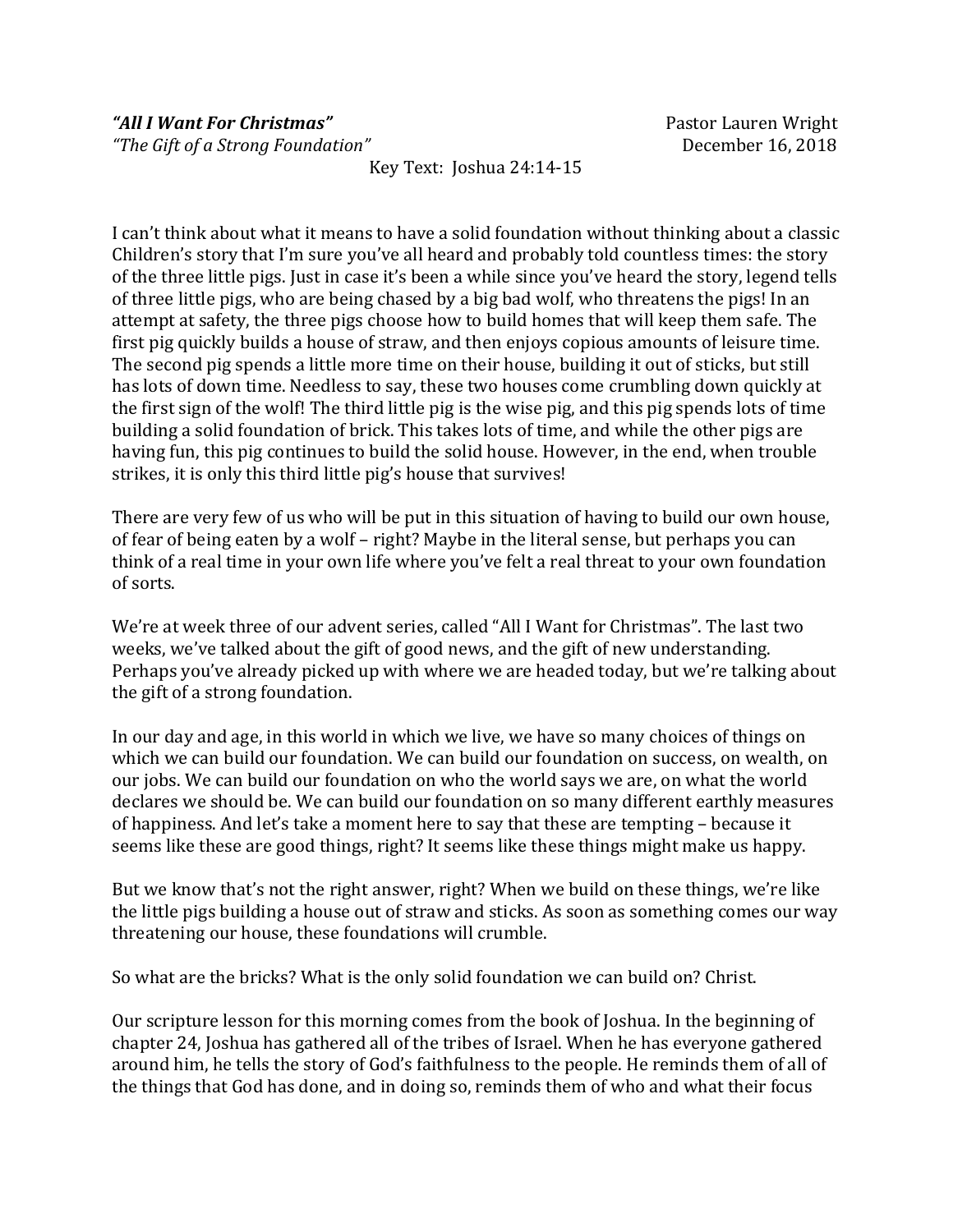should be. After this long discourse, after all of the listing and remembering and retelling, that's where our scripture for this morning comes in.

Our scripture, then, is a challenge in response to what Joshua has reminded the people. Our challenge is his way of saying "look, this is a reminder of who God is and what God has done. But now, the choice is yours. What do you want your foundation to be – God, or anything else?"

And something that's so important here is that the people can't pick both. They can't choose to live a life focused on God, and all of the other lowercase-g gods. And neither can we. Why is that? I read a book recently that I think talked about this really well. It's called "Essentialism: The Disciplined Pursuit of Less", by Greg McKeown, and it's incredible. In an early chapter, McKeown makes a case for only having a single priority.

He says "the word priority came into the English language in the 1400a. It was singular. It meant the very first or prior thing. It stayed singular for the next five hundred years. Only in the 1900s did we pluralize the term and start talking about priorities. Illogically, we reasoned that by changing the word we could bend reality. Somehow, we would be able to have multiple "first" things. People and companies try to do just that. One leader told me of his experience in a company that talked about five priorities, which gave the impression of many things being the priority, but in actuality, nothing was<sup>1</sup>."

He then goes on in the book to talk about the ways that trying to do all of the things all of the time leads to us doing everything less well. His point is simple: to do something well, all of the time and energy and focus must point back to one thing, to one single priority. And that's all.

For us, as Christians, this is the same point that Joshua is making. What is our priority? Is it Christ, or is it anything else? And, it can't be that it is Christ, and also something else. If that's the case, then it isn't Christ. We only get one foundation: we can't build our lives on Christ and wealth and success and happiness.

But there's good news here: today, on the third Sunday of advent, we lit a candle representing joy. And what's the good news in that, maybe you're wondering. Well, the good news is, when your foundation is built on Christ, joy is a natural outflow.

We live in a world though that gets happiness and joy confused. We sometimes use them interchangeably. We think that they're the same, and that we have a right to be happy. One time, I was having a conversation about these two things, happiness and joy, with my grandma. It was the Christmas season, much like we're in right now. She told me that happiness may be in the presents we give one another, or that we find under the tree, but that true joy is the people we spend our time with. And I just think that's beautiful. Happiness may come and go, but when we live our life centered on Christ, with Christ as our sole priority and solid foundation, we experience this true joy.

 $\overline{a}$ 

<sup>&</sup>lt;sup>1</sup> Essentialism, Greg McKeown, pg 16